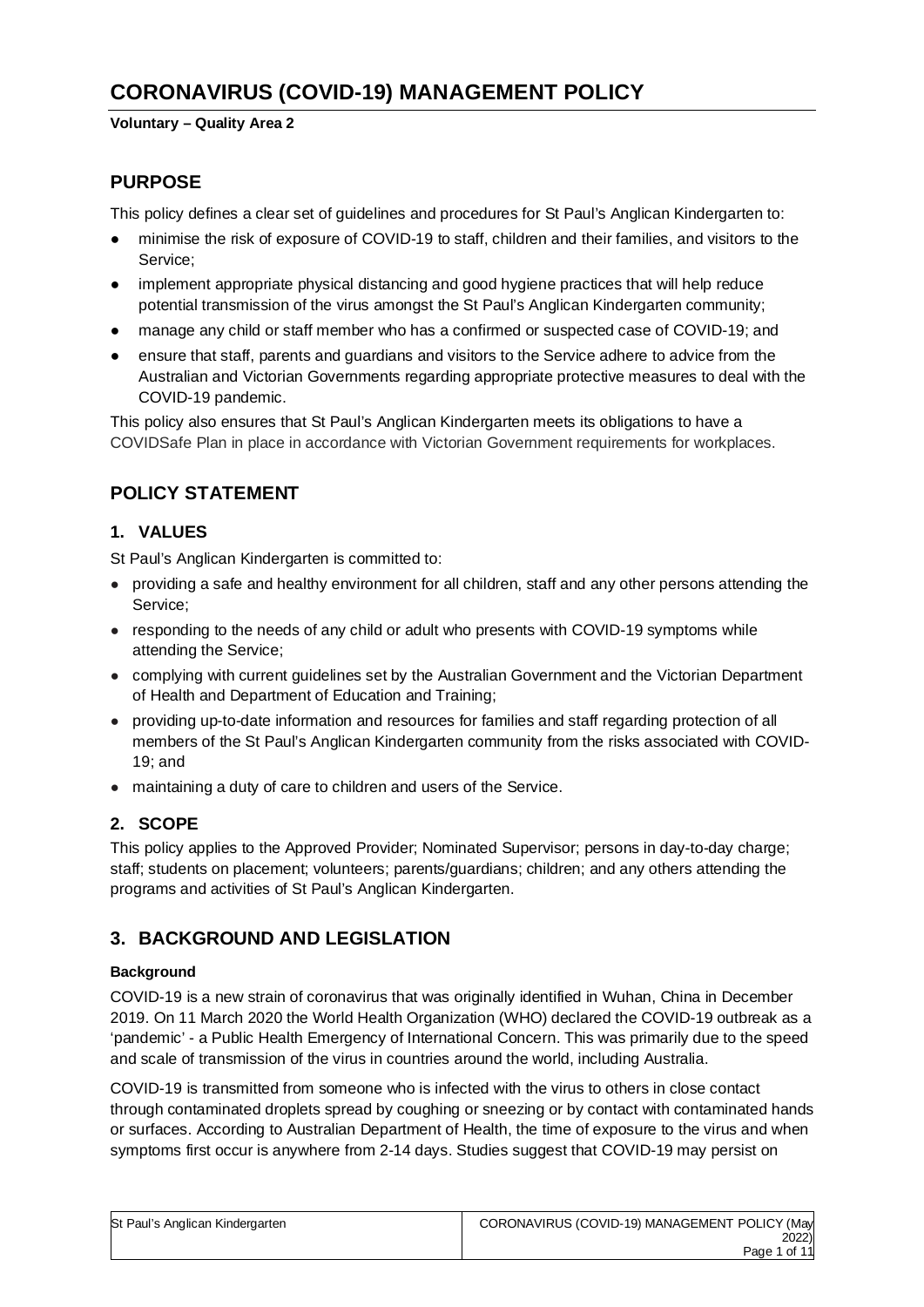surfaces for a few hours or up to several days. This may vary under different conditions such as the type of surface, temperature or humidity of the environment.

Symptoms can range from a mild illness, similar to a cold or flu, to pneumonia. People with COVID-19 may experience:

- fever
- flu-like symptoms such as coughing, sore throat and fatigue
- shortness of breath

The Australian Government is constantly updating the status of COVID-19 in Australia in order to provide the latest health recommendations, travel restrictions and resources and information to help people make informed decisions.

As this information is changing rapidly, our Service is constantly monitoring health alerts and implementing measures suggested by key health experts to minimise the transmission of COVID-19.

Our Service has a range of comprehensive policies in place to guide best practice in relation to health and safety, implementing good hygiene practices and dealing with infectious diseases. Our duty of care and responsibilities to children, parents, families and all staff to provide a safe environment is of utmost importance.

The evolving nature of COVID-19 and the unprecedented steps required to protect our community as recommended by the Australian Government have resulted in the development of a specific policy to assist our Service to manage this pandemic.

Our Service will minimise our staff and children's exposure to COVID-19 by adhering to all recommended guidelines from the Australian Government Department of Health and the Victorian Government in order to slow the spread of the virus. This includes compliance with the Department Education and Training's COVIDSafe ECEC Settings Guide, as updated from time to time. We will implement practices that help to reduce the transmission of the virus including through establishing effective hygiene practices (over and above those under our existing policies and procedures) and physical distancing measures.

We will provide up-to-date information and advice on the impacts of COVID-19 on our Service to parents, families and staff that is sourced from the Australian and Victorian Governments as it becomes available. Recommendations and health measures mandated by government will be strictly adhered to at all times.

#### **Legislation and standards**

Relevant legislation and standards include but are not limited to:

- *Education and Care Services National Law Act 2010*
- *Education and Care Services National Regulations 2011*
- *Information Privacy Act 2000* (Vic)
- *National Quality Standard*, Quality Area 2: Children's Health and Safety
- *National Quality Standard*, Quality Area 6: Collaborative Partnerships with Families and **Communities**
- *National Quality Standard*, Quality Area 7: Leadership and Service Management
- *Occupational Health and Safety Act 2004*
- *Privacy Act 1988* (Cth)
- *Public Health and Wellbeing Act 2008*
- *Public Health and Wellbeing Regulations 2019*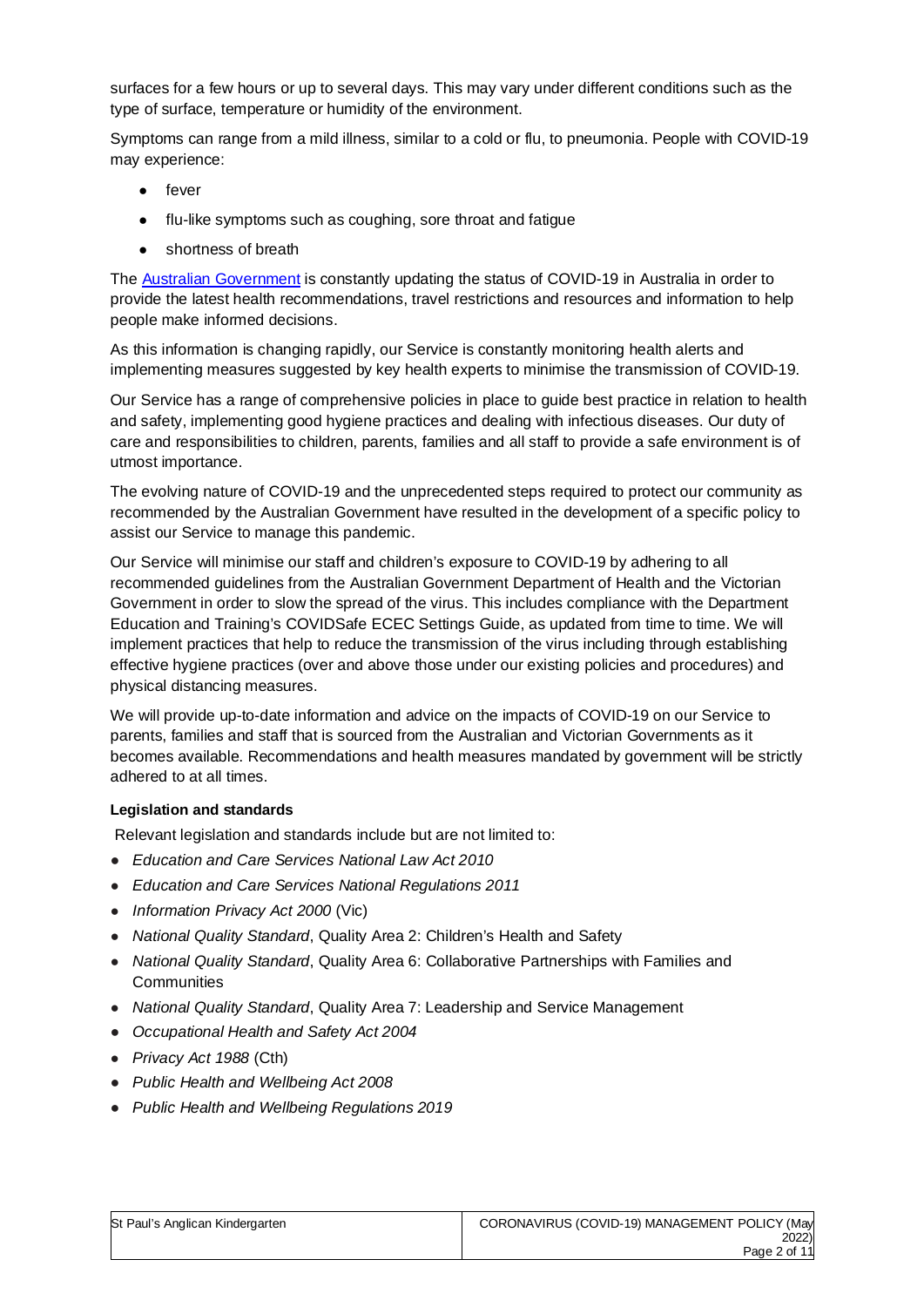### **4. DEFINITIONS**

**Approved Provider:** An individual or organisation that has completed an application and been approved by the Regulatory Authority as fit and proper (in accordance with Sections 12, 13 and 14 of the National Law) to operate one or more education and care services.

**Attendance register:** A written record containing the details of all persons who have attended the service premises for a duration of 15 minutes or longer. Details required to be recorded include date and time of visit, name, address and contact details.

**COVID-19:** COVID-19 is the infectious disease caused by the most recently discovered coronavirus. This new virus and disease were unknown before the outbreak began in Wuhan, China, in December 2019. (Source: World Health Organisation)

**COVID-19 symptoms:** Symptoms associated with coronavirus (COVID-19) including fever, chills or sweats, coughing, a sore throat, fatigue and/or shortness of breath, runny nose, loss or change in sense of smell or taste. Some people may also experience headache, muscle soreness, nausea, vomiting and diarrhoea.

**Education contact:** The Victorian Government defines an education contact as someone:

- who is not a household contact, and
- who has had 15 minutes of face to face contact with, or spent 2 hours in the same indoor space at the Service with, someone who is infectious with COVID-19.

**Household or household-like contact:** The Victorian Government defines a household contact as people who have spent more than four hours with someone who has COVID-19 inside a house, accommodation or care facility.

**Infectious Period:** from 48 hours prior to symptom onset, or specimen collection date for asymptomatic cases until end of quarantine period

**National Law:** Refers to the *Education and Care Services National Law Act 2010*, the national law regulating education and care services for children.

**Nominated Supervisor:** A person who has been nominated by the Approved Provider of the service under Part 3 of the *Education and Care Services National Law Act 2010* and who has consented to that nomination in writing can be the Nominated Supervisor. All services must have a Nominated Supervisor with responsibility for the service in accordance with the National Regulations. The Approved Provider must take reasonable steps to ensure that the Nominated Supervisor is a fit and proper person (in accordance with Sections 12, 13 and 14 of the National Law), with suitable skills, qualifications and experience. The Regulatory Authority must be notified if the Nominated Supervisor for the service changes, or is no longer employed at the service.

**Person in day-to-day charge:** A person is in day-to- day charge if (a) the person is placed in day-today charge by the approved provider or a nominated supervisor of the education and care service after meeting the definition for a service supervisor certificate, and (b) the person consents to the placement in writing.

**Rapid Antigen Test (RAT):** RATs can be used at home or to check if you may have COVID-19. RATs are available from some supermarkets, pharmacies, select testing sites.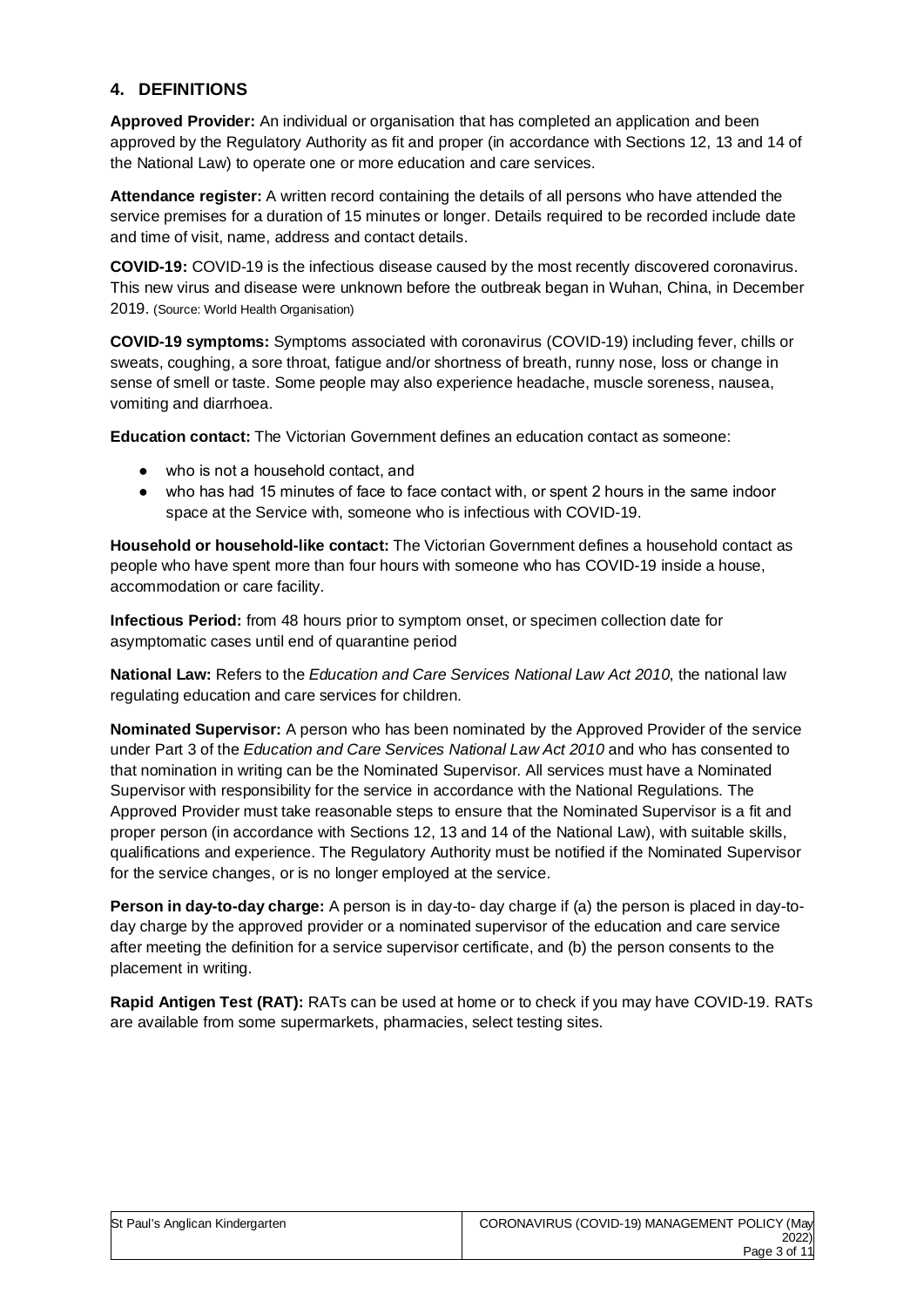# **5. PROCEDURES**

## **5.1 Procedures relating to exclusion and self-isolation**

### **All staff, volunteers, visitors, children and their family members attending the Service premises are responsible for:**

- Complying with guidance issued by the Australian and Victorian Governments regarding COVID-19 quarantine and self-isolation requirements and procedures;
- Not entering the Service premises if any of the following apply:
	- o They have had a confirmed diagnosis of COVID-19, have not completed 7 days quarantine in line with Victorian Government requirements; and
	- o They are displaying COVID-19 symptoms.
	- o
- Immediately advising the Approved Provider, Nominated Supervisor or a staff member who is a person in day-to-day charge (as appropriate) if they or a member of their household receives a confirmed diagnosis of COVID-19; and
- Complying with any isolation period in relation to coronavirus implemented by the Approved Provider or Nominated Supervisor including periods which exceed government requirements.

#### **The Approved Provider and/or Nominated Supervisor is responsible for:**

- If appropriate, requesting any staff member to comply with Victorian Government requirements if they are experiencing symptoms; and
- If required, applying for waivers from ratio and qualification requirements where staff are required to self-isolate.

#### **The Nominated Supervisor, persons in day-to-day charge and other educators are responsible for:**

- Arranging to be tested for COVID-19 if displaying COVID-19 symptoms or in accordance with Victorian Government requirements;
- Complying with any direction issued by the Approved Provider or Nominated Supervisor to selfisolate following suspected contact with someone who has a confirmed diagnosis of COVID-19 in accordance with Victorian Government requirements for isolation.

While not mandatory, the Victorian Government strongly recommends voluntary twice-weekly surveillance RAT testing for staff working in early childhood education centres until at least 20 May 2022. Staff who have had COVID-19 are exempt from voluntary screening for 12 weeks from the completion of their isolation date

### **All parents and guardians are responsible for:**

- Keeping their child out of the Service if:
	- o The child has had a confirmed diagnosis for COVID-19 and has not completed quarantine in line with Victorian Government requirements;
	- o The child is displaying COVID-19 symptoms.
- Ensuring that any child who is displaying COVID-19 symptoms is tested; and
- Immediately notifying the kindergarten staff if their child or a member of their child's household has received a confirmed diagnosis of COVID-19 either through a RAT or PCR test.

### **5.2 Procedures relating to the delivery and collection of children**

#### **The Nominated Supervisor, persons in day-to-day charge and other educators are responsible for:**

| St Paul's Anglican Kindergarten | CORONAVIRUS (COVID-19) MANAGEMENT POLICY (May |
|---------------------------------|-----------------------------------------------|
|                                 | 2022)                                         |
|                                 | Page 4 of 11                                  |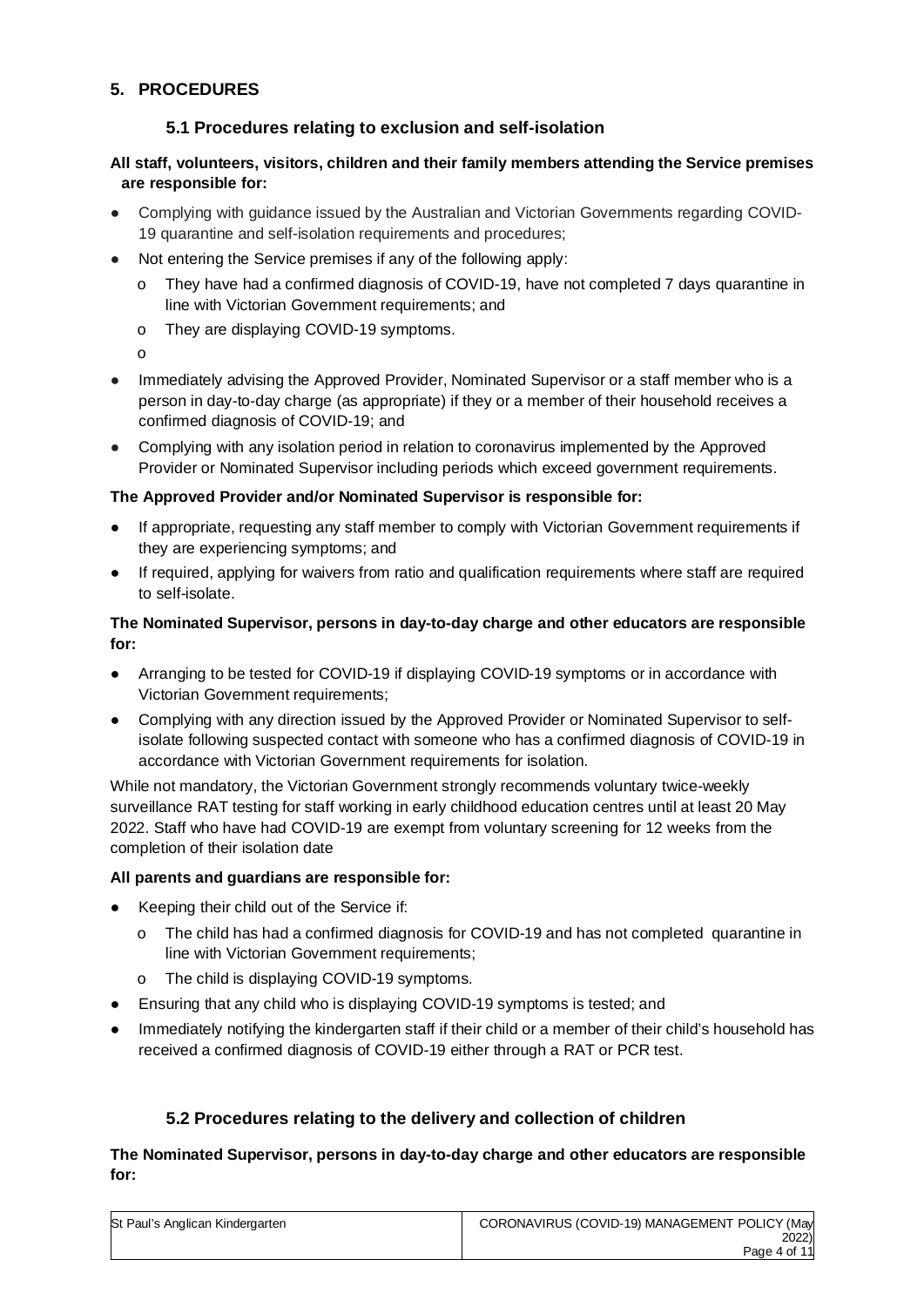- Signing in each child upon their arrival at the Service, and signing out each child upon them being collected by their parent or guardian;
- Ensuring that each child washes their hands prior to them entering the education rooms; and
- Ensuring that each child sits on the marked spots on the floor upon entering the education rooms to begin the day.

### **Parents and guardians are responsible for:**

- Limiting the number of persons accompanying the delivery or collection of children to as few as possible;
- Ensuring that they remain outside the education rooms at all times unless with permission from the nominated supervisor, person in day-to-day charge or another educator;
- Avoiding congregating with other parents or guardians on or outside the Service premises by practicing appropriate physical distancing measures (i.e. ensuring that they remain 1.5 metres apart from other families); and
- Complying with any other directions provided by the Approved Provider or Nominated Supervisor regarding procedures put in place to ensure safe delivery and collection of children.

# **5.3 Procedures relating to suspected cases of COVID-19 at the Service**

### **The Approved Provider and/or Nominated Supervisor is responsible for:**

- Following up on the status of any child who has been sent home from the Service and ascertaining whether any further action is required to be taken. This action could include:
	- o Additional cleaning and sanitising of the premises;
	- o Notifying families of children attending the service of a suspected or confirmed case of COVID-19 on the Service premises; and/or
	- o Deciding whether to temporarily close the Service until the safety of staff, children and visitors can be assured.

### **The Nominated Supervisor, persons in day-to-day charge and other educators are responsible for:**

- Checking the temperature of any child who is displaying COVID-19 symptoms during their attendance at the Service;
- If the child's temperature is 37.5 degrees Celsius or above, immediately contacting the child's parent or guardian and requesting that the child is collected within 30 minutes;
- Exercising discretion in deciding whether to contact the parent or guardian of any child who is displaying COVID-19 symptoms but does not have an elevated temperature, in order to discuss any concerns about the health status of the child and requesting that the child is collected if the concerns remain;
- If the child's parent or guardian cannot be reached, contacting a nominated emergency contact and requesting that they come to collect the child within 30 minutes;
- Isolating the child in an appropriate space with suitable supervision until they are collected by their parent or guardian;
- Attempting to lower the child's temperature by:
	- o Removing excessive clothing (shoes, socks, jumpers);
	- o Encouraging the child to take small sips of water;
	- $\circ$  Moving the child to a quiet area where they can rest whilst being supervised;
- Wearing a mask and disposable gloves when caring for a child who has COVID-19 symptoms;
- Keeping accurate records of the child's temperature, time taken, time parent/s or guardians were contacted, the staff member's name and time of collection;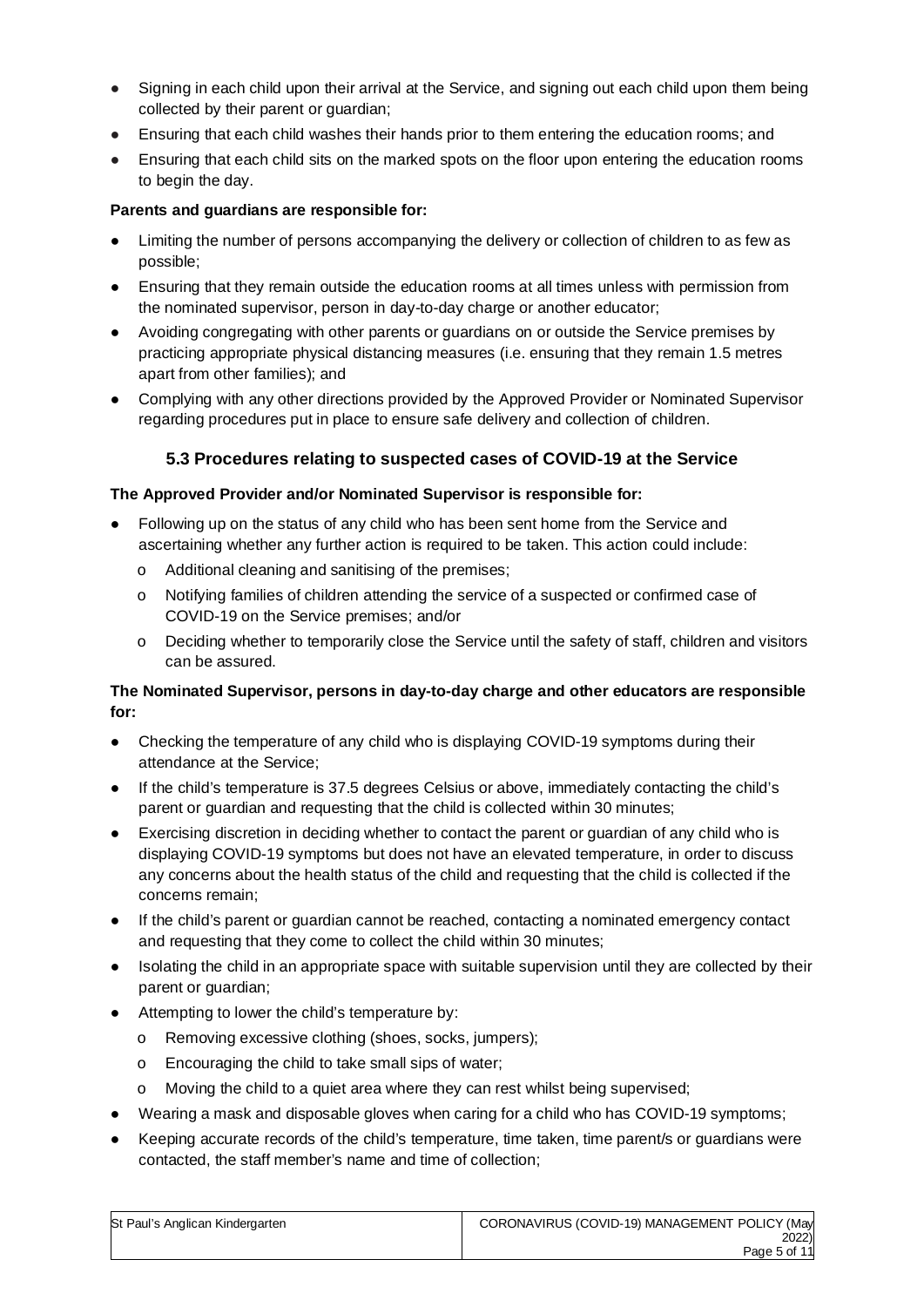- Recording all relevant details in an *Incident, Illness, Accident and Trauma Record*;
- Complying with the relevant requirements and procedures contained in the *Incident, Injury, Trauma and Illness Policy*;
- Notifying the Approved Provider, Nominated Supervisor or persons in day-to-day charge (as appropriate) if they develop COVID-19 symptoms while at the service; and
- Ensuring that they self-isolate in an appropriate area of the service until they leave the premises.

### **Parents and guardians are responsible for:**

- Collecting their child within 30 minutes (or as soon as reasonably practicable) if requested by a member of staff;
- Signing the *Incident, Illness, Accident and Trauma Record* upon collecting their child; and
- Ensuring that their contact details and emergency contact details are current and updating them if required.

### **5.4 Procedures relating to implementing effective personal hygiene measures**

### **All staff, volunteers, visitors, children and their family members attending the Service premises are responsible for:**

- Washing their hands with soap and water or using the hand sanitiser provided upon arrival to the Service;
- Using disposable tissues to wipe noses, eyes or mouths and disposing them in the bin provided immediately after use;
- Washing hands following the use of tissues;
- Washing hands thoroughly using soap and water before and after using the toilet;
- Thoroughly drying hands after washing them, using paper towel; and
- Exercising appropriate cough and sneeze etiquette, including covering coughs and sneezes with a hand or elbow.

#### **The Approved Provider is responsible for:**

Where required, issuing written directions to staff regarding changes to work practices during times where the service is operating under Victorian Government restrictions.

#### **The Approved Provider and/or Nominated Supervisor is responsible for:**

- Ensuring that all staff are informed and provided with a copy of any written directions issued by the Approved Provider regarding changes to work practices during times where the service is operating under Victorian Government restrictions.
- Ensuring that all staff complete the online COVID-19 Infection Control Training made available by the Australian Department of Health;
- Ensuring that cleaning staff, including contracted cleaning staff, implement the procedures outlined in the 'Information for employers' and Environmental Cleaning and Disinfection Principles for COVID-19 Information Sheets including:
	- o Wearing gloves and using alcohol-based hand sanitiser before and after wearing gloves;
	- o Wearing surgical masks and eye protection if a person with the virus or in isolation has been in the area being cleaned or there are spills of body fluids which could be infected with the virus; and
	- $\circ$  Disinfecting surfaces with an anti-viral disinfectant after cleaning with detergent and water;
- Ensuring that tissues are readily accessible around the Service and that bins are provided for easy disposal; and
- Placing posters and signs promoting good hand and respiratory hygiene practices in appropriate locations around the Service premises.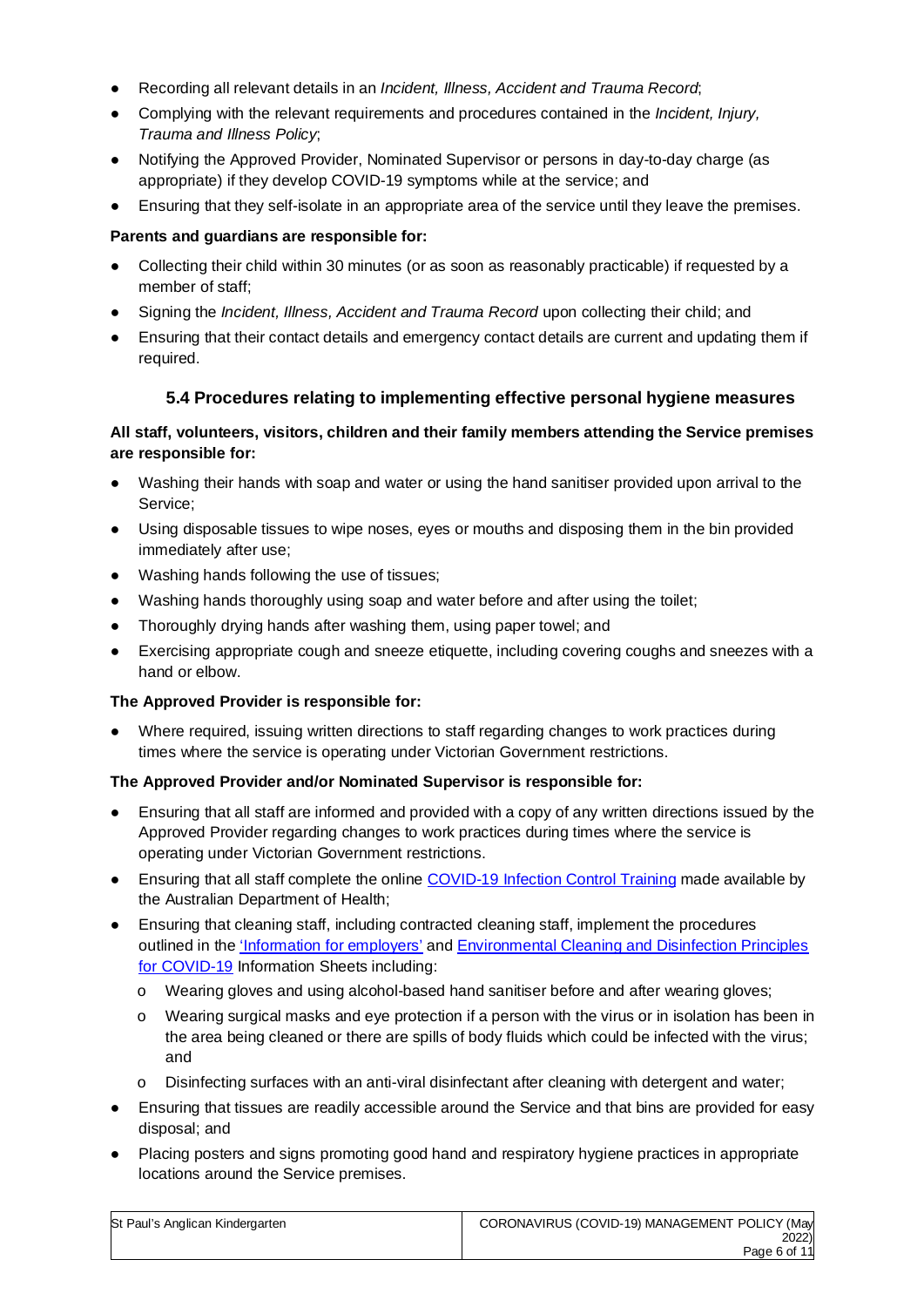### **The Nominated Supervisor, persons in day-to-day charge and other educators are responsible for:**

- Following any written directions issued by the Approved Provider relating to changed work practices during times where the service is operating under Victorian Government restrictions.
- Regularly washing hands throughout the day using the principles and techniques recommended by the World Health Organisation;
- Encouraging more-frequent hand-washing by children;
- Supervising children when they are washing their hands in order to ensure proper techniques are used;
- Informing children about the virus in an age-appropriate manner and emphasising preventative measures such as handwashing, use of tissues, cough and sneeze techniques and limiting touching other children's faces;
- Modelling and reminding children of appropriate cough and sneeze etiquette, including covering coughs and sneezes with a tissue, hand or elbow;
- Actively monitoring children's emotional well-being and communicating any concerns with parents and families;
- Adhering to effective food preparation and food handling procedures;
- Washing their hands with soap and water or using hand sanitiser, before and after wearing gloves;
- Wiping down and sanitising any surface that needs it due to sneeze, cough, etc;
- Cleaning and disinfecting thermometers at the end of temperature screening each day;
- Regularly cleaning and disinfecting frequently-touched surfaces like door knobs, bathrooms (e.g. taps, toilets), tables and chairs; and
- Completing the online COVID-19 Infection Control Training made available by the Australian Department of Health.

# **5.5 Procedures relating to implementing effective physical distancing measures**

### **The Approved Provider is responsible for:**

Where required, issuing written directions to staff regarding changes to work practices during times where the service is operating under Victorian Government restrictions.

### **The Approved Provider and/or Nominated Supervisor is responsible for:**

Ensuring that all staff are informed and provided with a copy of any written directions issued by the Approved Provider regarding changes to work practices during times where the service is operating under Victorian Government restrictions.

### **The Nominated Supervisor, persons in day-to-day charge and other educators are responsible for:**

- Following any written directions issued by the Approved Provider relating to changed work practices during times where the service is operating under Victorian Government restrictions.
- Promoting outdoor play to provide children with additional personal space, where possible;
- Increasing ventilation within the Service where practical (e.g. opening windows);
- Ensuring children are separated by an appropriate distance when seated on the floor or at tables (e.g. through removing some chairs or marking out seating positions on the floor);
- Redesigning activities to ensure that they are undertaken with physical distancing principles in mind. This may include:
	- o Splitting children into groups where each group undertakes alternate activities in different parts of the Service premises;
	- o Changing activities to minimise use of shared resources and equipment.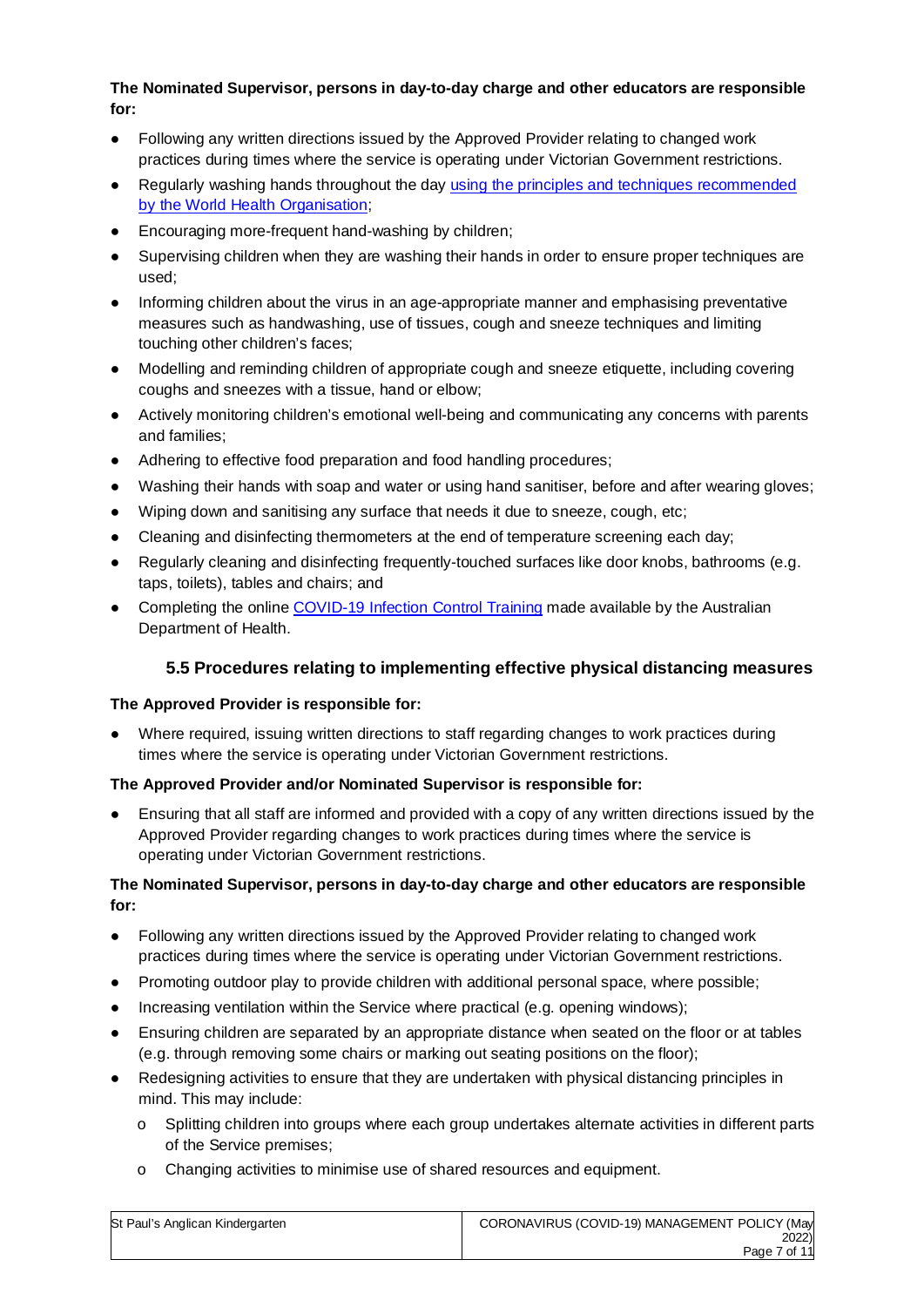- Staggering snack and meal times to ensure that children are not all eating at once and ensuring that appropriate physical distancing is maintained during these periods;
- Avoiding situations when children are required to queue where possible, e.g. waiting their turn to use the bathroom for handwashing or toileting, waiting their turn to use a piece of equipment etc
- Where possible, providing children with resources rather than letting children select from communal resources;
- Limiting the number of staff in the upstairs and downstairs offices, and kitchen at any one time; and
- Ensuring that staff practice effective physical distancing at all times, including during staff meetings.

### **Parents and guardians are responsible for:**

- Where possible, arranging for discussions with Service staff to be conducted via telephone or video call, rather than face-to-face; and
- Complying with any Victorian Government requirements in regards to social distancing or the wearing of masks (or as directed by the Service).

# **5.6 Procedures relating to the recording of details of persons who have attended the service premises in order to assist contract tracing where required**

#### **The Approved Provider is responsible for:**

- Ensuring that an attendance record is maintained at the service in accordance with this policy;
- Providing details from the attendance record to the Department of Health as requested in the event of a suspected or confirmed case of COVID-19; and
- Coordinating any assistance required by the Department of Health to aid contract tracing processes in the event of a suspected or confirmed case of COVID-19.

#### **The Nominated Supervisor, persons in day-to-day charge and other educators are responsible for:**

- Ensuring that all the required details of all staff, volunteers, children, contractors and other persons attending the service premises for 15 minutes or longer are recorded in the attendance register; and
- Ensuring that attendance register is stored confidentially and securely.

### **5.7 Procedures in the event that someone with COVID-19 has attended the service during their infectious period**

#### **The Approved Provider is responsible for:**

- Contacting the Department of Health to seek advice via 1300 561160 as needed;
- Submitting a notification through the National Quality Agenda IT System (NQAITS) as soon as they become aware that a child, parent, contractor, or worker has been onsite during their COVID-19 infectious period;
- Notifying the National Quality Assessment and Regulation Division at the Victorian Department of Education and Training if the Service is closing or will partially close for any period of time;
- Supporting service staff to undertake initial COVID-19 testing;
- Notifying the ECEC community (either whole service or affected age/group room) through an email when a child or staff member has (or multiple children or staff members) have returned a positive COVID-19 test result and had attended the service. The notification should include:
	- o Date(s) of attendance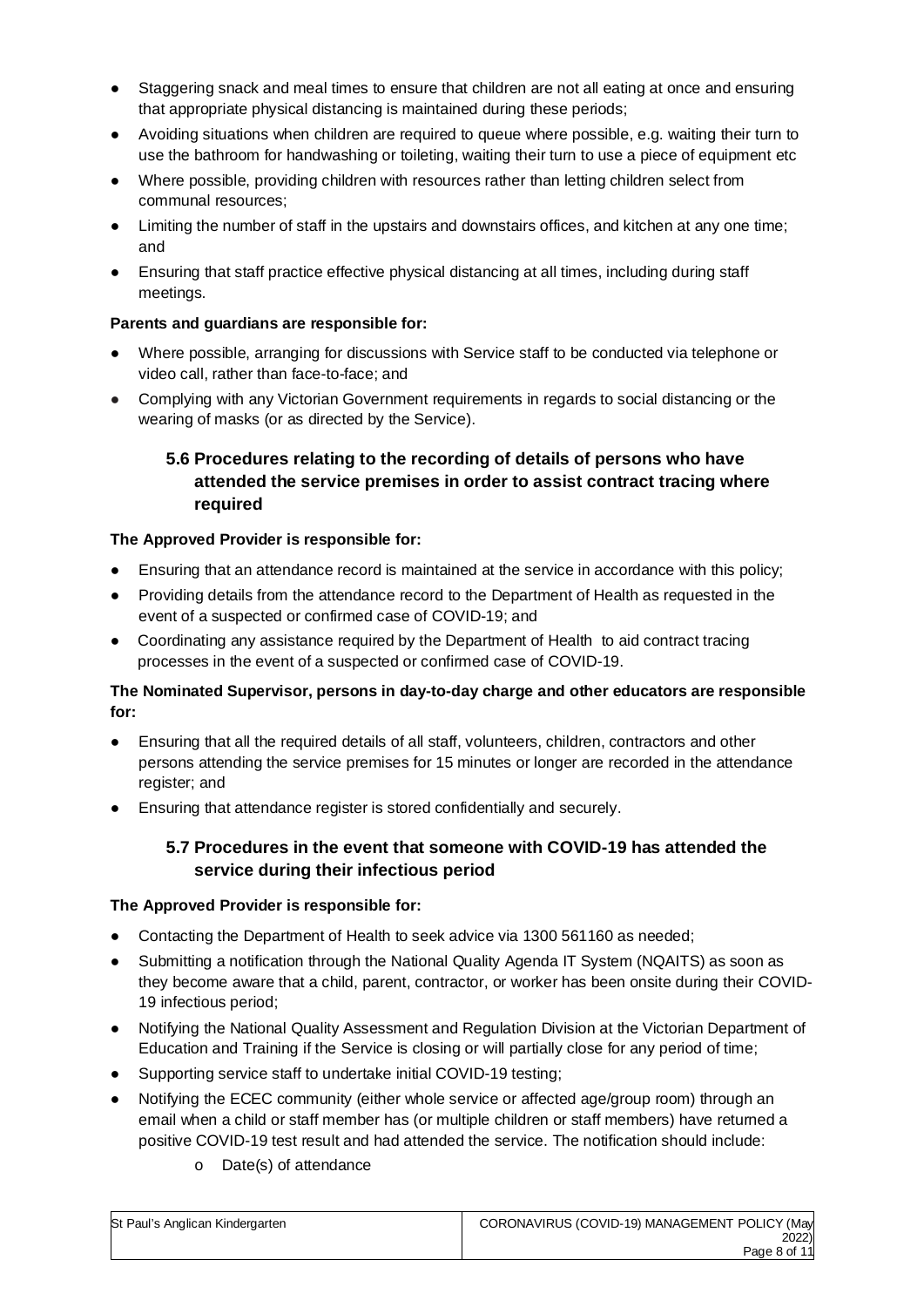- o Affected age group room/program room
- Notifying individuals that they are an education contact of a positive case ends a notification to the identified staff and parents/carers of children using the appropriate 'Risk of COVID-19' letter template to possible exposed persons;
- Notify Department of Health when 5 or more cases over a 7-day period using the online form at COVID-19 outbreak notification form.
- ●
- If the Service is required to close, communicating circumstances of the closure of the service to all staff, volunteers and families as soon as reasonably practicable;
	- o Arranging for suitable cleaning and disinfection of the service premises prior to reopening;
	- o Maintaining appropriate contact with staff, volunteers and families to provide updates on the reopening of the Service and other relevant matters; and
	- o Notifying the Department of Health and WorkSafe that the Service is reopening (if the Service closes).

## **The Nominated Supervisor, persons in day-to-day charge and other educators are responsible for:**

- Notifying the Approved Provider, Nominated Supervisor or persons in day-to-day charge (as appropriate) if they have attended the service premises during their infectious period; and
- Ensuring that they self-isolate for 7 days.

### **Parents and guardians are responsible for:**

- Immediately notifying the service if their child has received a confirmed diagnosis of COVID-19 either through a RAT or PCR test; and
- Ensuring the child or person isolates for 7 days.

# **5.8 Procedures to ensure worker vaccination requirements**

# **The Approved Provider is responsible for:**

- Ensure that mandatory vaccination requirements are complied with for workers attending the Service in accordance with the requirements of the Victorian Government;
- Collect, record and hold the vaccination information of a worker scheduled to be on-site at the kinder;
- Where a worker does not meet the COVID-19 vaccination requirements and does not have evidence of an approved medical exemption, ensuring the worker cannot be on-site at the service.

# **6. EVALUATION**

In order to assess whether the values and purposes of the policy have been achieved, the Approved Provider of St Paul's Anglican Kindergarten will:

- Regularly seek feedback from everyone affected by the policy regarding its effectiveness;
- Monitor the implementation, compliance, complaints and incidents in relation to this policy;
- Keep the policy up to date with current legislation, research, policy and advice/directions provided by government;
- Revise the policy and procedures as part of the Service's policy review cycle, or as required; and
- Notify staff and parents/guardians as soon as possible regarding any changes to this policy or its procedures.

# **7. SOURCES AND RELATED POLICIES**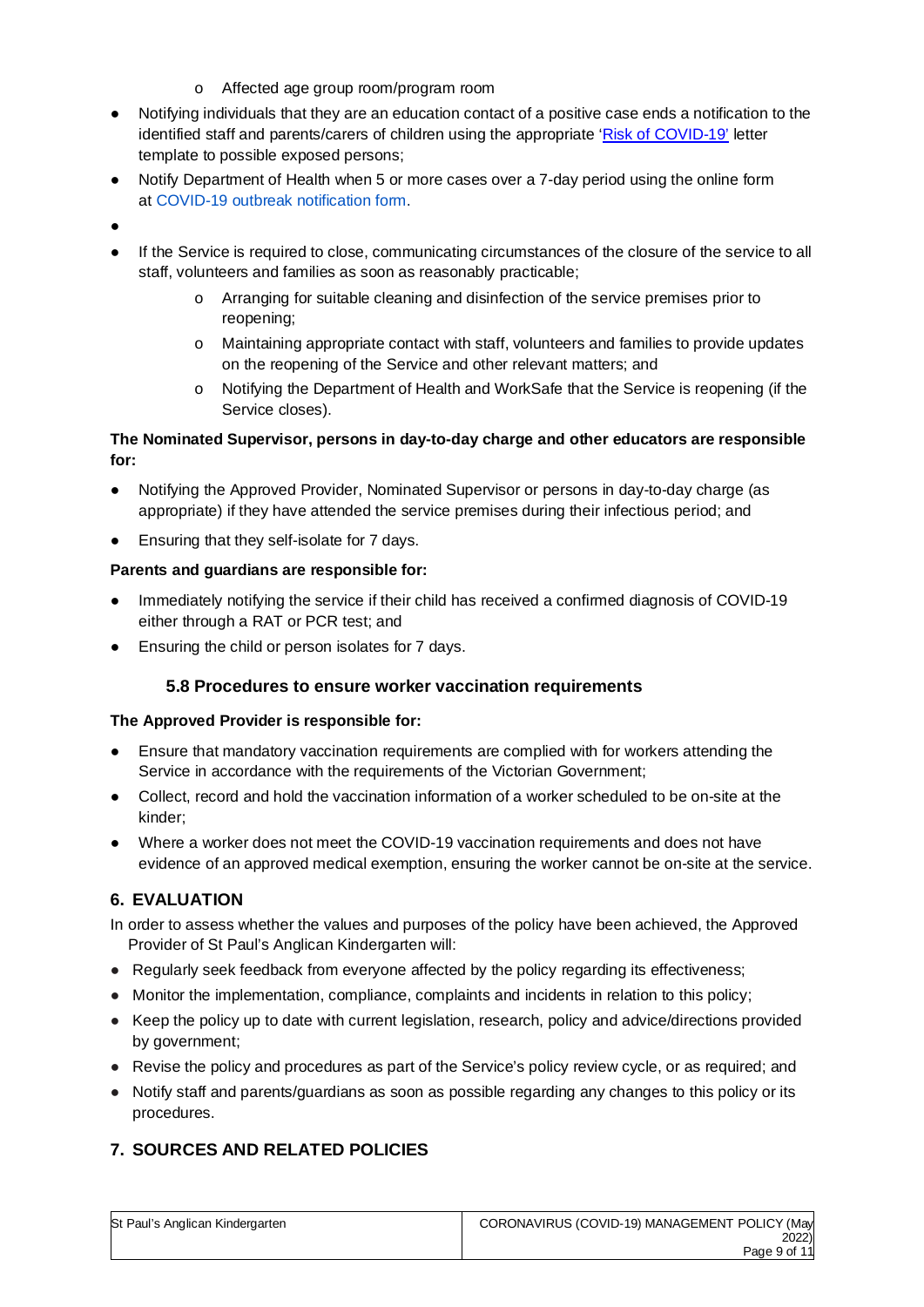#### **Sources**

Australian Government Coronavirus (COVID-19) webpage - https://www.australia.gov.au/

Australian Government Department of Health - Health Topics Coronavirus COVID-19

Australian Government Department of Health Coronavirus (COVID-19) advice for travellers https://www.health.gov.au/resources/apps-and-tools/covid-19-infection-control-training

Australian Government Fair Work Ombudsman *Coronavirus and Australian workplace laws* (updated regularly) - https://www.fairwork.gov.au/about-us/news-and-media-releases/websitenews/coronavirus-and-australian-workplace-laws

Early Learning Association of Australia *Coronavirus (COVID-19) FAQS* https://elaa.org.au/resources/coronavirus-updates-2/

Fair Work Ombudsman Coronavirus and Australian workplace laws (2020) https://coronavirus.fairwork.gov.au/coronavirus-and-australian-workplace-laws

Guide to the Education and Care Services National Law and the Education and Care Services National Regulations (2017)

Guide to the National Quality Standard (2020)

National Health and Medical Research Council (2012) *Staying healthy: Preventing infectious diseases in early childhood education and care services.* 

The Australian Parenting website Raising Children - https://raisingchildren.net.au/guides/a-z-healthreference/coronavirus-and-children-in-australia

Revised National Quality Standard (2018).

Victorian Government Department of Education and Training (2022), *COVIDSafe ECEC Settings Guide,* https://www.education.vic.gov.au/Documents/about/department/covid-19/ecec/ecec-covidsafesettings-guidance.docx

Victorian Government Department of Education and Training (2022), *Managing a case of COVID-19 in early childhood and education and care services -* https://www.coronavirus.vic.gov.au/managing-casecoronavirus-covid-19.

Victorian Government Department of Health (2022), Worker Vaccination Requirements, https://www.coronavirus.vic.gov.au/worker-vaccination-requirements.

Victorian Government Department of Health and Human Services *Coronavirus disease (COVID-19) page* - https://www.dhhs.vic.gov.au/coronavirus

WorkSafe Victoria (2008) *First aid in the workplace compliance code*  https://www.worksafe.vic.gov.au/

World Health Organisation *Key Messages and Actions for COVID-19 Prevention and Control in Schools March 2020* - https://www.who.int/docs/default-source/coronaviruse/key-messages-andactions-for-covid-19-prevention-and-control-in-schools-march-2020.pdf?sfvrsn=baf81d52\_4

#### **Service policies**

- *Administration of First Aid Policy*
- *Administration of Medication Policy*
- *Dealing with Infectious Diseases Policy*
- *Dealing with Medical Conditions Policy*
- *Delivery and Collection of Children Policy*